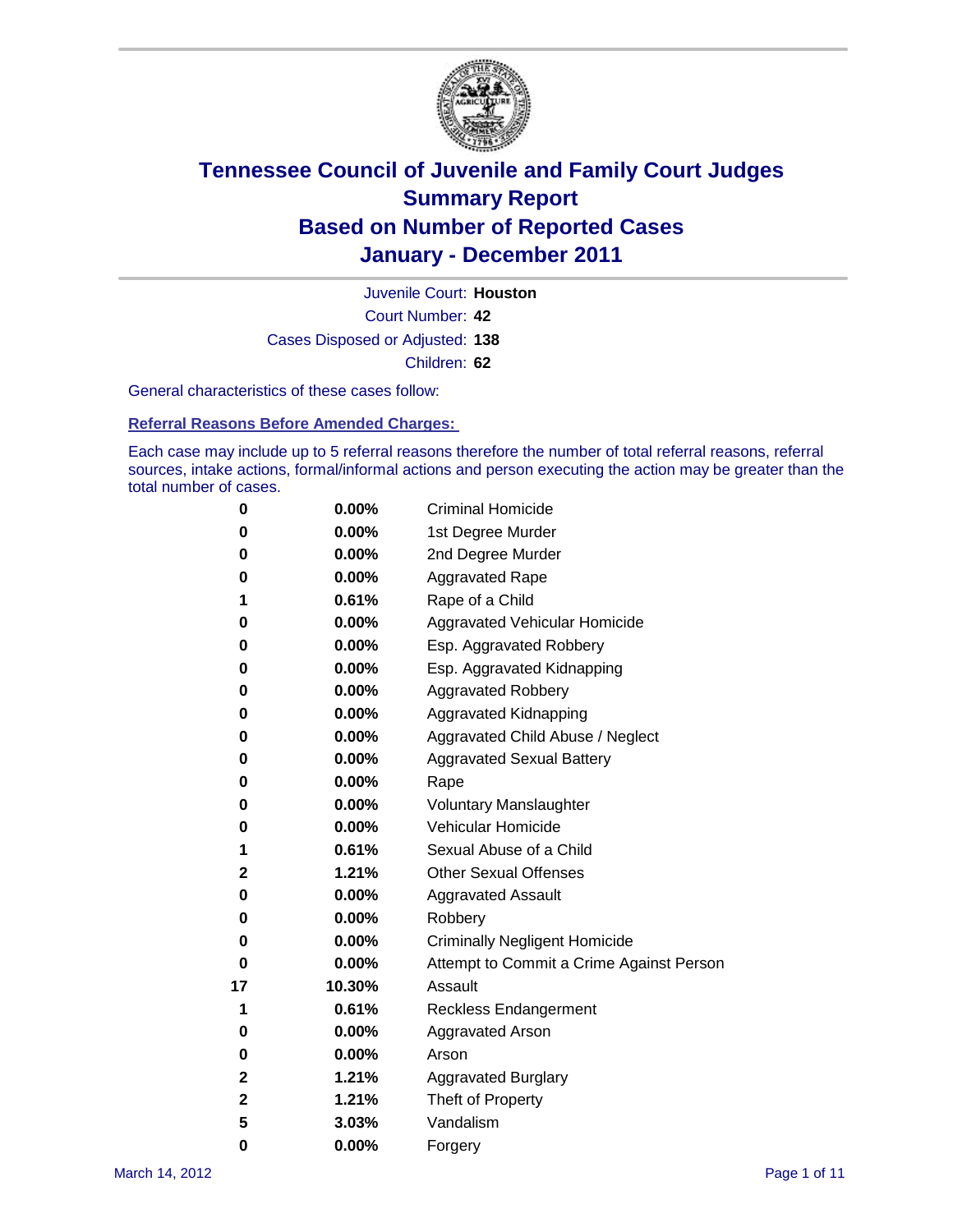

Juvenile Court: **Houston**

Court Number: **42**

Cases Disposed or Adjusted: **138**

Children: **62**

#### **Referral Reasons Before Amended Charges:**

Each case may include up to 5 referral reasons therefore the number of total referral reasons, referral sources, intake actions, formal/informal actions and person executing the action may be greater than the total number of cases.

| 0 | 0.00%    | <b>Worthless Checks</b>                                     |
|---|----------|-------------------------------------------------------------|
| 0 | 0.00%    | Illegal Possession / Fraudulent Use of Credit / Debit Cards |
| 1 | 0.61%    | <b>Burglary</b>                                             |
| 0 | $0.00\%$ | Unauthorized Use of a Vehicle                               |
| 0 | $0.00\%$ | <b>Cruelty to Animals</b>                                   |
| 0 | 0.00%    | Sale of Controlled Substances                               |
| 0 | $0.00\%$ | <b>Other Drug Offenses</b>                                  |
| 0 | 0.00%    | <b>Possession of Controlled Substances</b>                  |
| 0 | $0.00\%$ | <b>Criminal Attempt</b>                                     |
| 0 | 0.00%    | Carrying Weapons on School Property                         |
| 6 | 3.64%    | Unlawful Carrying / Possession of a Weapon                  |
| 0 | 0.00%    | <b>Evading Arrest</b>                                       |
| 0 | $0.00\%$ | Escape                                                      |
| 0 | 0.00%    | Driving Under Influence (DUI)                               |
| 8 | 4.85%    | Possession / Consumption of Alcohol                         |
| 0 | $0.00\%$ | Resisting Stop, Frisk, Halt, Arrest or Search               |
| 0 | $0.00\%$ | <b>Aggravated Criminal Trespass</b>                         |
| 3 | 1.82%    | Harassment                                                  |
| 0 | 0.00%    | Failure to Appear                                           |
| 2 | 1.21%    | Filing a False Police Report                                |
| 0 | 0.00%    | Criminal Impersonation                                      |
| 0 | 0.00%    | <b>Disorderly Conduct</b>                                   |
| 0 | 0.00%    | <b>Criminal Trespass</b>                                    |
| 0 | 0.00%    | <b>Public Intoxication</b>                                  |
| 0 | $0.00\%$ | Gambling                                                    |
| 6 | 3.64%    | Traffic                                                     |
| 0 | $0.00\%$ | <b>Local Ordinances</b>                                     |
| 0 | 0.00%    | Violation of Wildlife Regulations                           |
| 0 | $0.00\%$ | Contempt of Court                                           |
| 4 | 2.42%    | Violation of Probation                                      |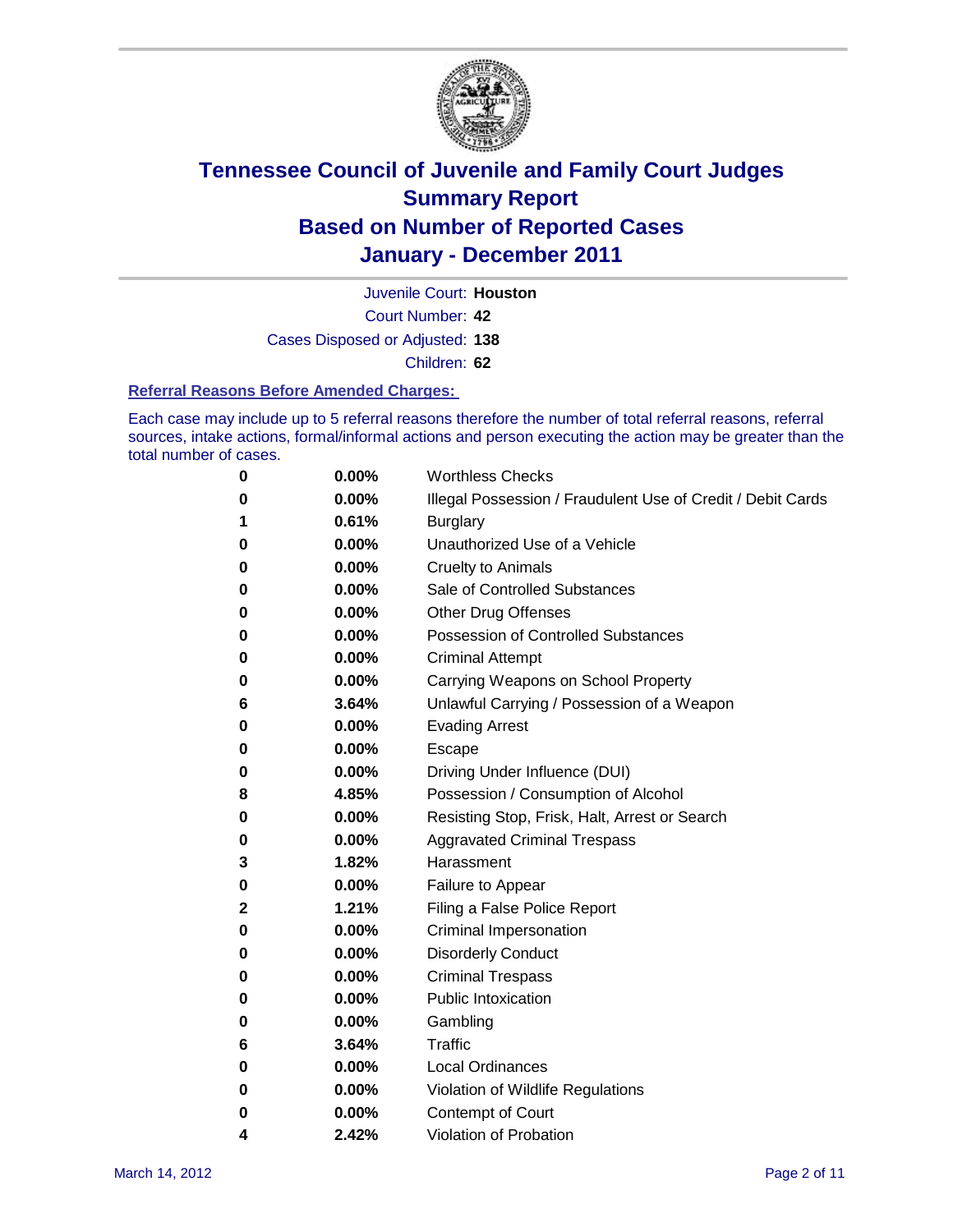

Court Number: **42** Juvenile Court: **Houston** Cases Disposed or Adjusted: **138** Children: **62**

#### **Referral Reasons Before Amended Charges:**

Each case may include up to 5 referral reasons therefore the number of total referral reasons, referral sources, intake actions, formal/informal actions and person executing the action may be greater than the total number of cases.

| 165            | 100.00%            | <b>Total Referrals</b>                 |
|----------------|--------------------|----------------------------------------|
| 0              | $0.00\%$           | Other                                  |
| 0              | 0.00%              | <b>Consent to Marry</b>                |
| 0              | $0.00\%$           | <b>Request for Medical Treatment</b>   |
| 0              | $0.00\%$           | <b>Child Support</b>                   |
| 0              | $0.00\%$           | Paternity / Legitimation               |
| 0              | $0.00\%$           | Visitation                             |
| 1              | 0.61%              | Custody                                |
| 0              | $0.00\%$           | <b>Foster Care Review</b>              |
| 16             | 9.70%              | <b>Administrative Review</b>           |
| 0              | $0.00\%$           | <b>Judicial Review</b>                 |
| 1              | 0.61%              | Violation of Informal Adjustment       |
| 0              | $0.00\%$           | <b>Violation of Pretrial Diversion</b> |
| 0              | $0.00\%$           | <b>Termination of Parental Rights</b>  |
| 5              | 3.03%              | Dependency / Neglect                   |
| $\bf{0}$       | $0.00\%$           | <b>Physically Abused Child</b>         |
| 0              | 0.00%              | <b>Sexually Abused Child</b>           |
| 0              | 0.00%              | Violation of Curfew                    |
| 20             | 12.12%             | Violation of a Valid Court Order       |
| 14             | 8.48%              | Possession of Tobacco Products         |
| $\bf{0}$       | $0.00\%$           | Out-of-State Runaway                   |
| 24<br>$\bf{0}$ | 14.55%<br>$0.00\%$ | Truancy<br>In-State Runaway            |
| 23             | 13.94%             | Unruly Behavior                        |
| $\bf{0}$       | $0.00\%$           | <b>Violation of Aftercare</b>          |
|                |                    |                                        |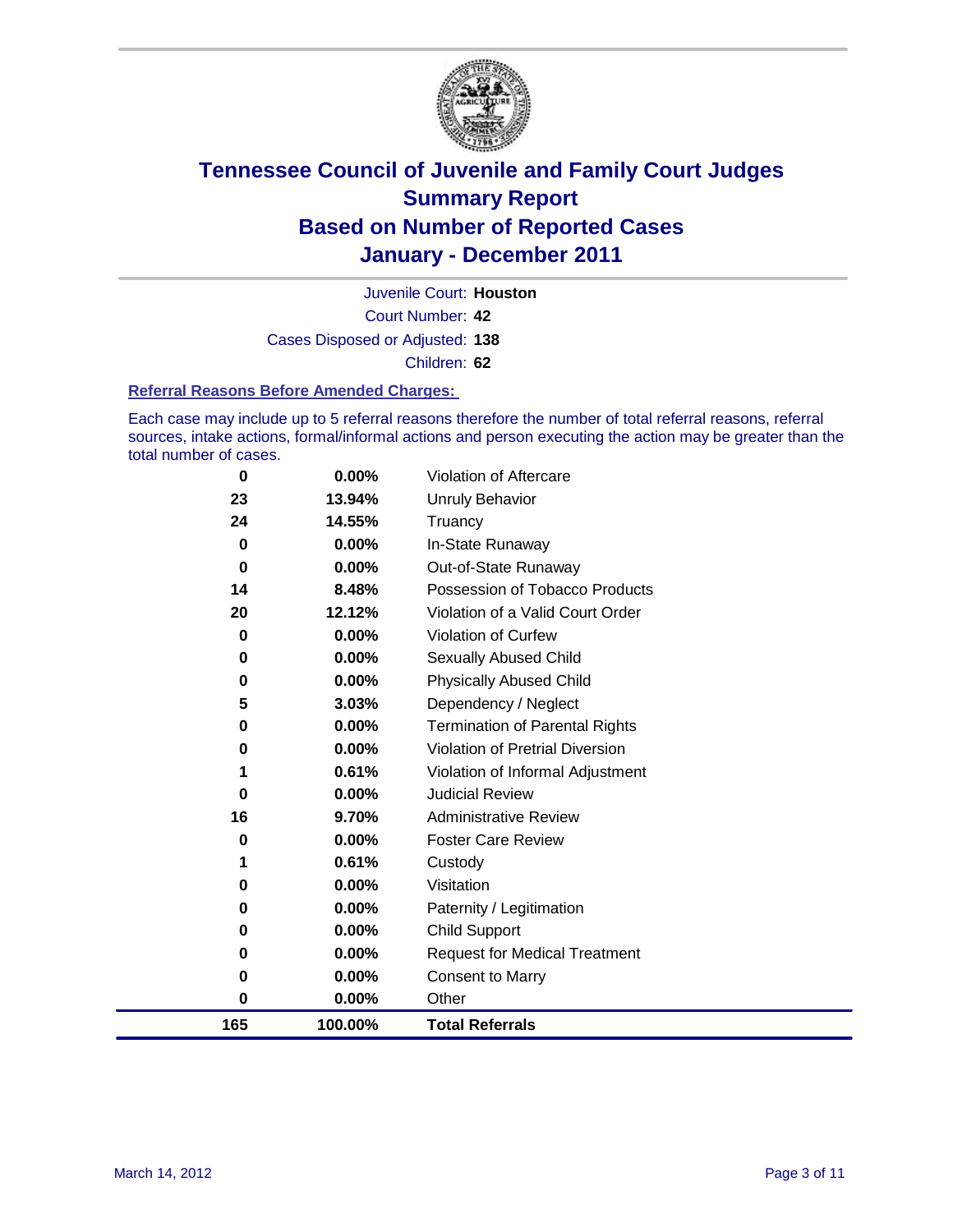

|                            | Juvenile Court: Houston         |                                   |  |  |  |
|----------------------------|---------------------------------|-----------------------------------|--|--|--|
|                            | <b>Court Number: 42</b>         |                                   |  |  |  |
|                            | Cases Disposed or Adjusted: 138 |                                   |  |  |  |
|                            | Children: 62                    |                                   |  |  |  |
| <b>Referral Sources: 1</b> |                                 |                                   |  |  |  |
| 62                         | 37.58%                          | Law Enforcement                   |  |  |  |
| 8                          | 4.85%                           | Parents                           |  |  |  |
| 0                          | 0.00%                           | Relatives                         |  |  |  |
| 0                          | 0.00%                           | Self                              |  |  |  |
| 32                         | 19.39%                          | School                            |  |  |  |
| $\bf{0}$                   | 0.00%                           | <b>CSA</b>                        |  |  |  |
| 14                         | 8.48%                           | <b>DCS</b>                        |  |  |  |
| 0                          | 0.00%                           | <b>Other State Department</b>     |  |  |  |
| 0                          | 0.00%                           | <b>District Attorney's Office</b> |  |  |  |
| 33                         | 20.00%                          | <b>Court Staff</b>                |  |  |  |
| 0                          | 0.00%                           | Social Agency                     |  |  |  |
| $\bf{0}$                   | 0.00%                           | <b>Other Court</b>                |  |  |  |
| 6                          | 3.64%                           | Victim                            |  |  |  |
| 10                         | 6.06%                           | Child & Parent                    |  |  |  |
| 0                          | 0.00%                           | Hospital                          |  |  |  |
| 0                          | 0.00%                           | Unknown                           |  |  |  |
| $\bf{0}$                   | 0.00%                           | Other                             |  |  |  |
| 165                        | 100.00%                         | <b>Total Referral Sources</b>     |  |  |  |

### **Age of Child at Referral: 2**

| <b>Total Child Count</b> | 100.00% | 62 |
|--------------------------|---------|----|
| <b>Unknown</b>           | 0.00%   | 0  |
| Ages 19 and Over         | 0.00%   | 0  |
| Ages 17 through 18       | 30.65%  | 19 |
| Ages 15 through 16       | 29.03%  | 18 |
| Ages 13 through 14       | 27.42%  | 17 |
| Ages 11 through 12       | 4.84%   | 3  |
| Ages 10 and Under        | 8.06%   | 5  |
|                          |         |    |

<sup>1</sup> If different than number of Referral Reasons (165), verify accuracy of your court's data.

<sup>2</sup> One child could be counted in multiple categories, verify accuracy of your court's data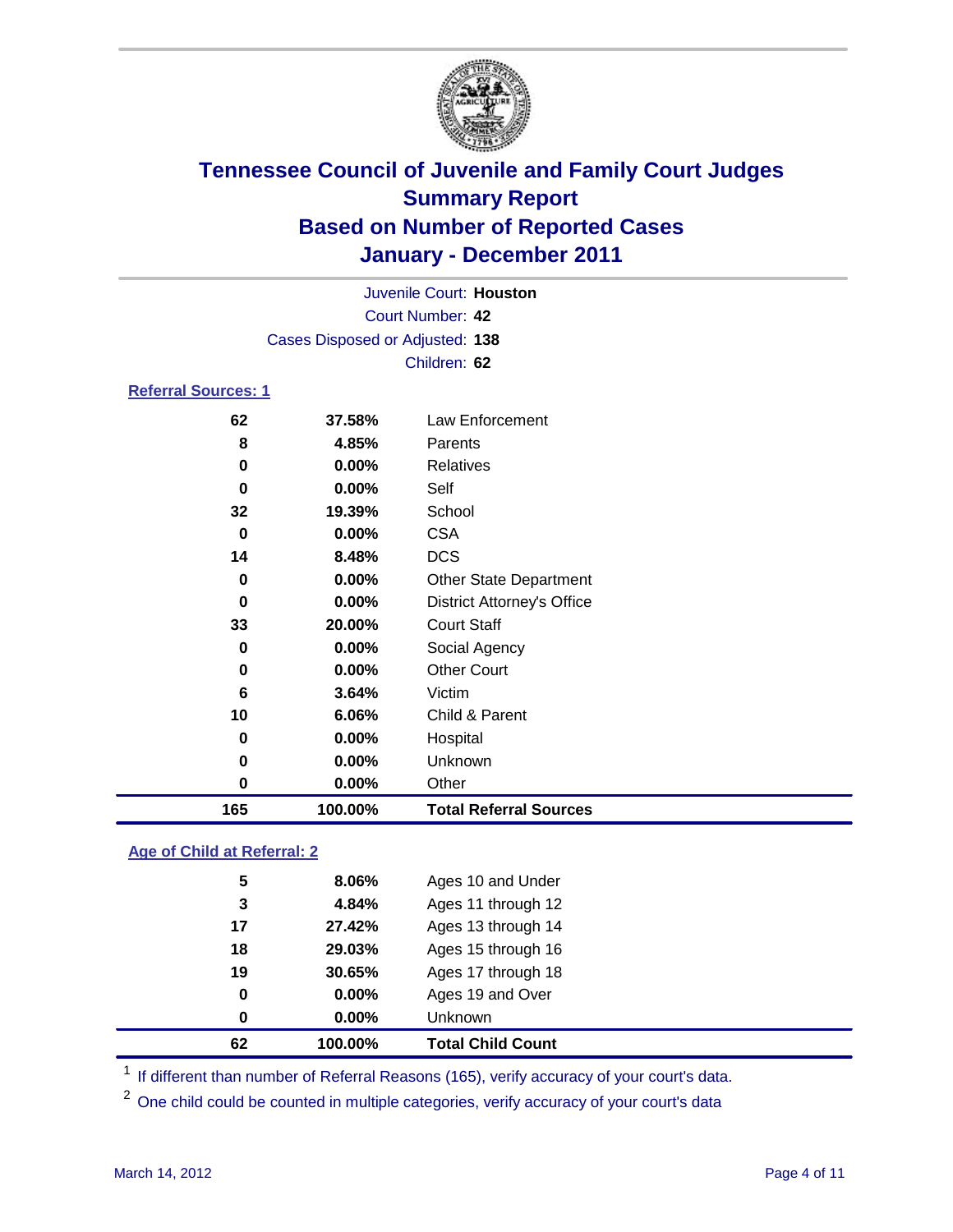

| Juvenile Court: Houston                 |                                 |                          |  |  |
|-----------------------------------------|---------------------------------|--------------------------|--|--|
| Court Number: 42                        |                                 |                          |  |  |
|                                         | Cases Disposed or Adjusted: 138 |                          |  |  |
|                                         |                                 | Children: 62             |  |  |
| Sex of Child: 1                         |                                 |                          |  |  |
| 47                                      | 75.81%                          | Male                     |  |  |
| 15                                      | 24.19%                          | Female                   |  |  |
| $\mathbf 0$                             | 0.00%                           | Unknown                  |  |  |
| 62                                      | 100.00%                         | <b>Total Child Count</b> |  |  |
| Race of Child: 1                        |                                 |                          |  |  |
| 55                                      | 88.71%                          | White                    |  |  |
| 4                                       | 6.45%                           | African American         |  |  |
| 0                                       | 0.00%                           | Native American          |  |  |
| 0                                       | 0.00%                           | Asian                    |  |  |
| 3                                       | 4.84%                           | Mixed                    |  |  |
| $\mathbf 0$                             | 0.00%                           | Unknown                  |  |  |
| 62                                      | 100.00%                         | <b>Total Child Count</b> |  |  |
| <b>Hispanic Origin: 1</b>               |                                 |                          |  |  |
| $\mathbf{2}$                            | 3.23%                           | Yes                      |  |  |
| 60                                      | 96.77%                          | <b>No</b>                |  |  |
| $\bf{0}$                                | 0.00%                           | Unknown                  |  |  |
| 62                                      | 100.00%                         | <b>Total Child Count</b> |  |  |
| <b>School Enrollment of Children: 1</b> |                                 |                          |  |  |
| 54                                      | 87.10%                          | Yes                      |  |  |
| 8                                       | 12.90%                          | No                       |  |  |
| $\mathbf 0$                             | 0.00%                           | Unknown                  |  |  |
| 62                                      | 100.00%                         | <b>Total Child Count</b> |  |  |

One child could be counted in multiple categories, verify accuracy of your court's data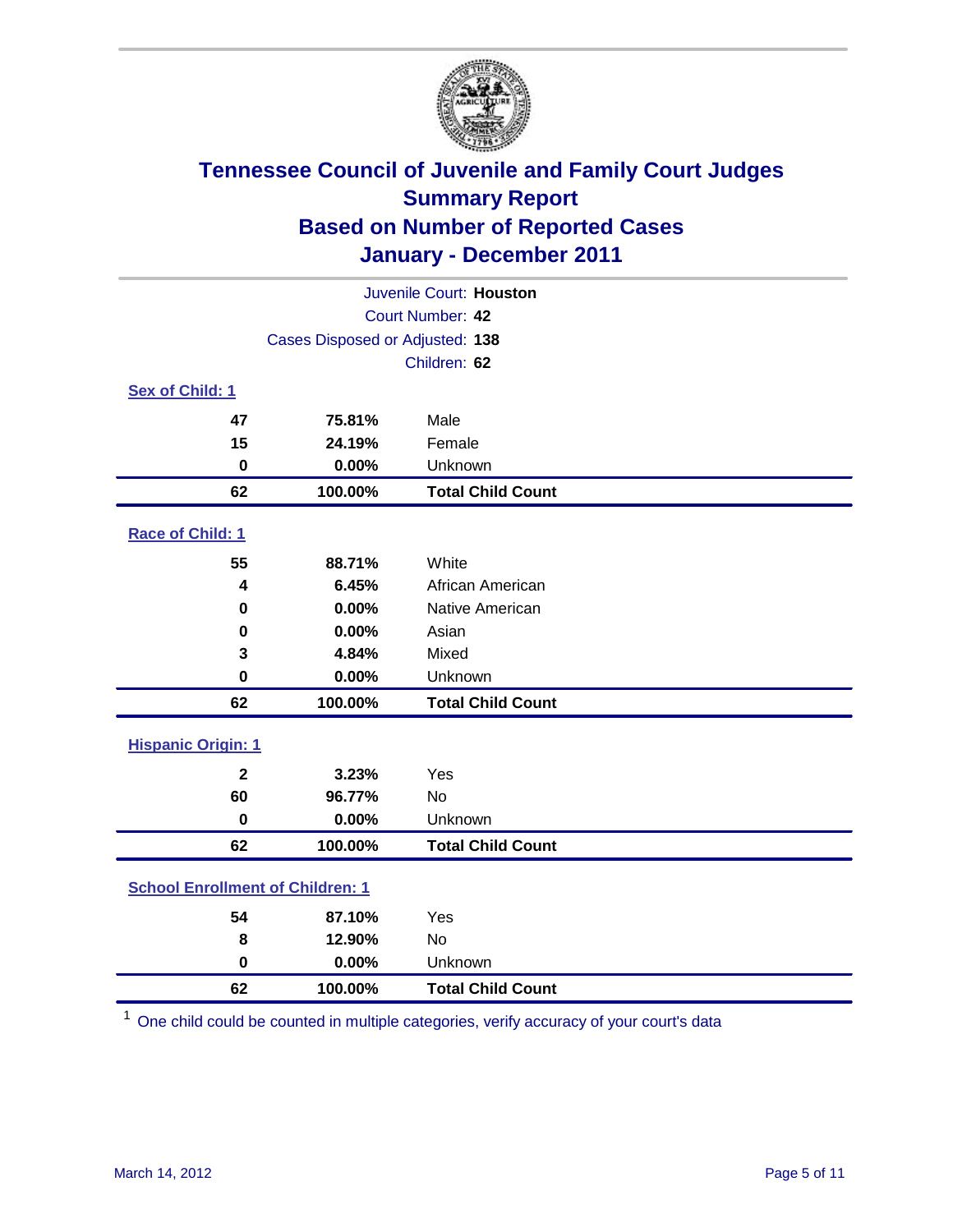

Court Number: **42** Juvenile Court: **Houston** Cases Disposed or Adjusted: **138** Children: **62 Living Arrangement of Child at Time of Referral: 1 27.42%** With Both Biological Parents **4.84%** With Father and Stepmother **3.23%** With Mother and Stepfather **45.16%** With Mother

| 62           | 100.00%  | <b>Total Child Count</b>     |
|--------------|----------|------------------------------|
| 0            | $0.00\%$ | Other                        |
| 1            | 1.61%    | <b>Unknown</b>               |
| 0            | $0.00\%$ | Independent                  |
| 0            | $0.00\%$ | In an Institution            |
| $\mathbf{2}$ | 3.23%    | In a Residential Center      |
| 0            | $0.00\%$ | In a Group Home              |
| 3            | 4.84%    | With Foster Family           |
| 0            | $0.00\%$ | <b>With Adoptive Parents</b> |
| 3            | 4.84%    | <b>With Relatives</b>        |
| 3            | 4.84%    | With Father                  |

### **Type of Detention: 2**

| 138 | 100.00%  | <b>Total Detention Count</b> |  |
|-----|----------|------------------------------|--|
| 0   | $0.00\%$ | Other                        |  |
| 138 | 100.00%  | Does Not Apply               |  |
| 0   | $0.00\%$ | <b>Unknown</b>               |  |
| 0   | $0.00\%$ | Psychiatric Hospital         |  |
| 0   | 0.00%    | Jail - No Separation         |  |
| 0   | $0.00\%$ | Jail - Partial Separation    |  |
| 0   | $0.00\%$ | Jail - Complete Separation   |  |
| 0   | 0.00%    | Juvenile Detention Facility  |  |
| 0   | $0.00\%$ | Non-Secure Placement         |  |
|     |          |                              |  |

<sup>1</sup> One child could be counted in multiple categories, verify accuracy of your court's data

<sup>2</sup> If different than number of Cases (138) verify accuracy of your court's data.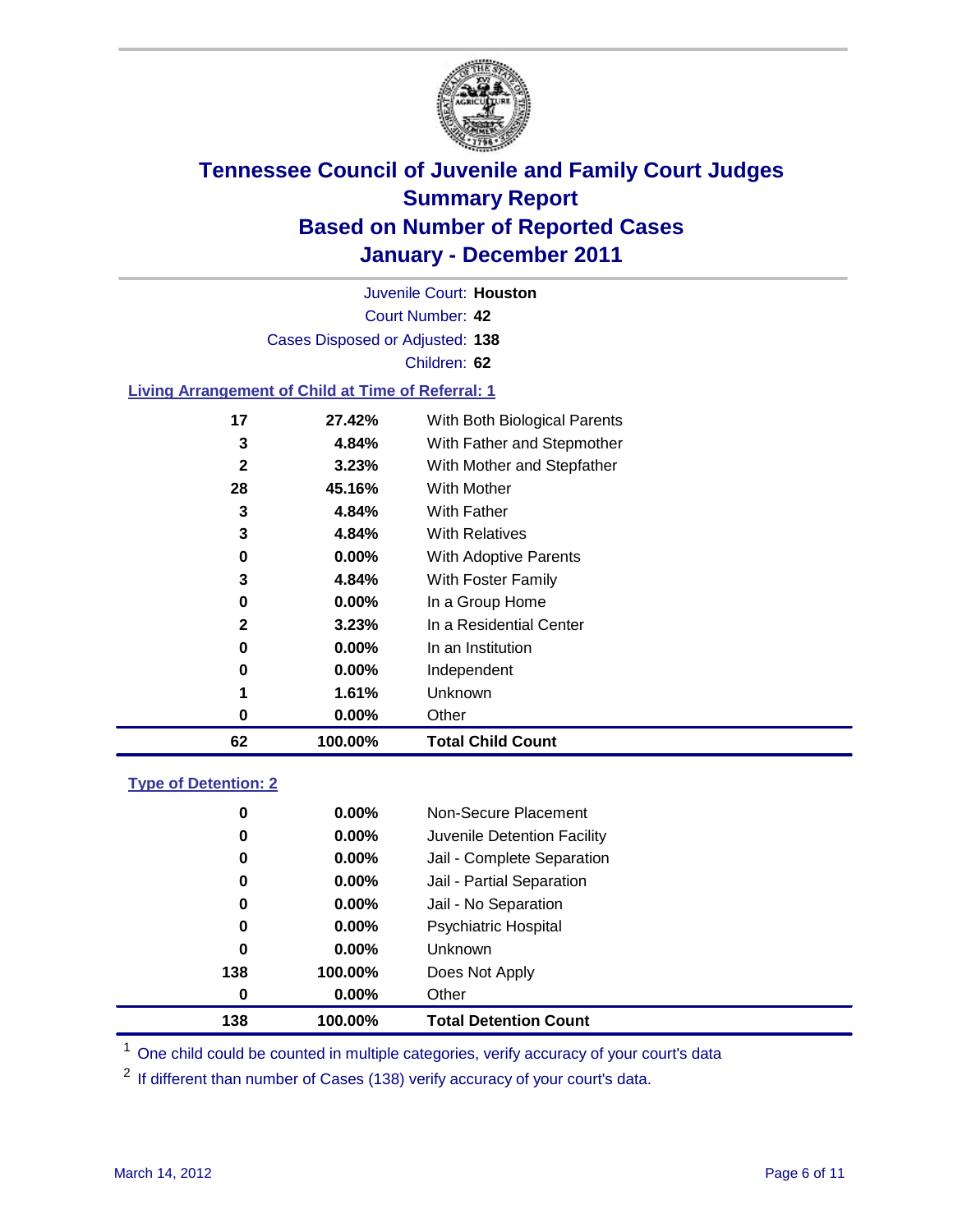

| Juvenile Court: Houston                            |                         |                                      |  |  |  |
|----------------------------------------------------|-------------------------|--------------------------------------|--|--|--|
|                                                    | <b>Court Number: 42</b> |                                      |  |  |  |
| Cases Disposed or Adjusted: 138                    |                         |                                      |  |  |  |
|                                                    | Children: 62            |                                      |  |  |  |
| <b>Placement After Secure Detention Hearing: 1</b> |                         |                                      |  |  |  |
| $\mathbf 0$                                        | 0.00%                   | Returned to Prior Living Arrangement |  |  |  |
| $\bf{0}$                                           | 0.00%                   | Juvenile Detention Facility          |  |  |  |
| $\bf{0}$                                           | 0.00%                   | Jail                                 |  |  |  |
| 0                                                  | 0.00%                   | Shelter / Group Home                 |  |  |  |
| 1                                                  | 0.72%                   | <b>Foster Family Home</b>            |  |  |  |
| 0                                                  | 0.00%                   | Psychiatric Hospital                 |  |  |  |
| 0                                                  | 0.00%                   | Unknown                              |  |  |  |
| 137                                                | 99.28%                  | Does Not Apply                       |  |  |  |
| $\mathbf 0$                                        | 0.00%                   | Other                                |  |  |  |
| 138                                                | 100.00%                 | <b>Total Placement Count</b>         |  |  |  |
|                                                    |                         |                                      |  |  |  |
|                                                    |                         |                                      |  |  |  |
| <b>Intake Actions: 2</b><br>113                    | 68.48%                  | <b>Petition Filed</b>                |  |  |  |
| $\mathbf{2}$                                       | 1.21%                   | <b>Motion Filed</b>                  |  |  |  |
| 20                                                 | 12.12%                  | <b>Citation Processed</b>            |  |  |  |
| $\bf{0}$                                           | 0.00%                   | Notification of Paternity Processed  |  |  |  |
| $\mathbf 0$                                        | 0.00%                   | Scheduling of Judicial Review        |  |  |  |
| 17                                                 | 10.30%                  | Scheduling of Administrative Review  |  |  |  |
| 0                                                  | $0.00\%$                | Scheduling of Foster Care Review     |  |  |  |
| $\bf{0}$                                           | 0.00%                   | Unknown                              |  |  |  |
| 11                                                 | 6.67%                   | Does Not Apply                       |  |  |  |
| $\mathbf{2}$                                       | 1.21%                   | Other                                |  |  |  |

<sup>1</sup> If different than number of Cases (138) verify accuracy of your court's data.

<sup>2</sup> If different than number of Referral Reasons (165), verify accuracy of your court's data.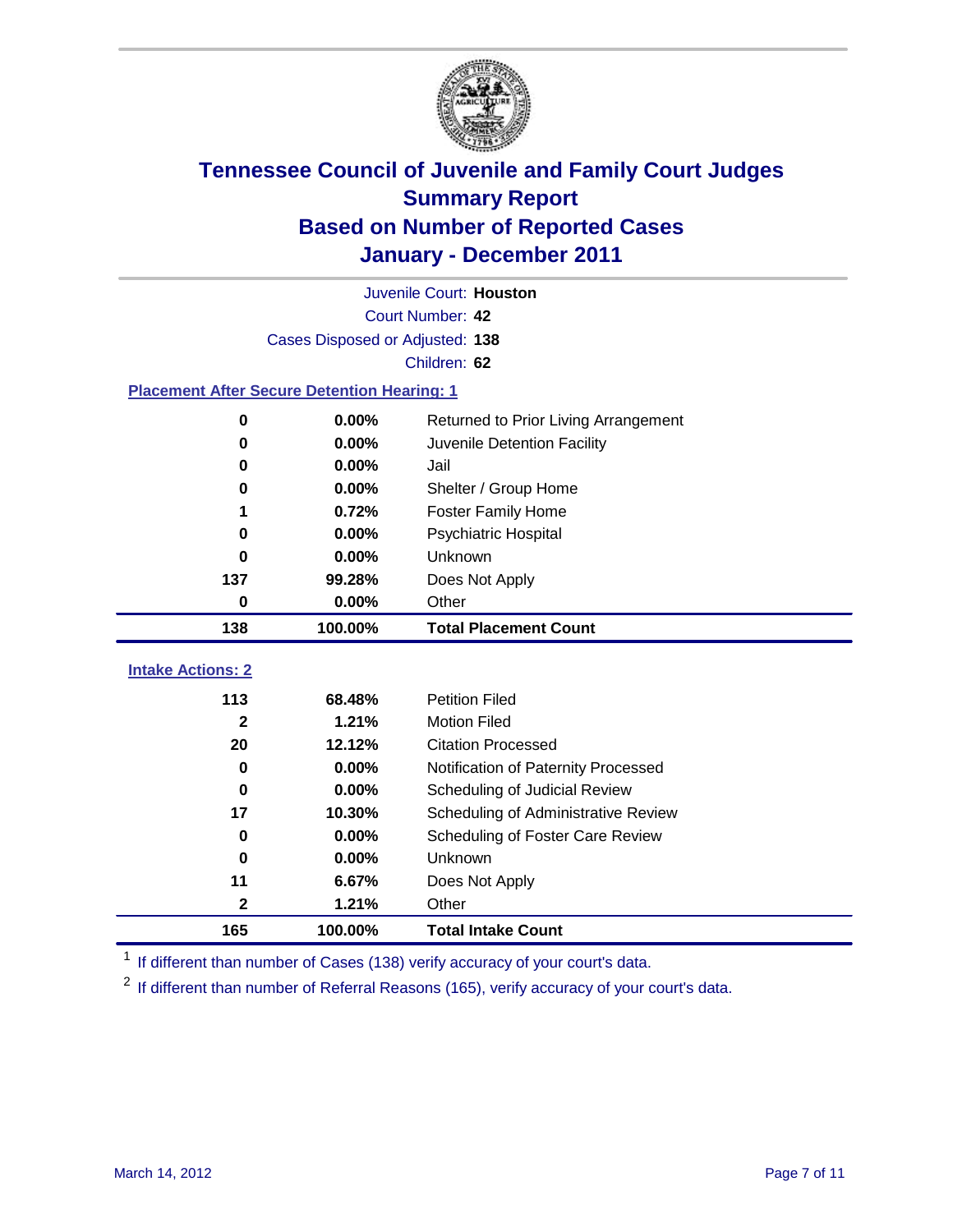

Court Number: **42** Juvenile Court: **Houston** Cases Disposed or Adjusted: **138** Children: **62**

#### **Last Grade Completed by Child: 1**

| 62     | 100.00%        | <b>Total Child Count</b>          |  |
|--------|----------------|-----------------------------------|--|
| 0      | 0.00%          | Other                             |  |
| 3      | 4.84%          | Unknown                           |  |
| 0      | 0.00%          | Never Attended School             |  |
| 3      | 4.84%          | Graduated                         |  |
| 0      | 0.00%          | <b>GED</b>                        |  |
| 0      | 0.00%          | Non-Graded Special Ed             |  |
| 0      | $0.00\%$       | 12th Grade                        |  |
| 14     | 22.58%         | 11th Grade                        |  |
| 10     | 16.13%         | 10th Grade                        |  |
| 6      | 9.68%          | 9th Grade                         |  |
| 11     | 17.74%         | 8th Grade                         |  |
| 8      | 12.90%         | 7th Grade                         |  |
| 2      | 3.23%          | 6th Grade                         |  |
| 1      | 1.61%          | 5th Grade                         |  |
| 0      | 0.00%          | 4th Grade                         |  |
| 0      | 0.00%          | 3rd Grade                         |  |
| 0      | 0.00%          | 2nd Grade                         |  |
| 0      | 0.00%          | 1st Grade                         |  |
| 0      | 0.00%          | Kindergarten                      |  |
| 4<br>0 | 6.45%<br>0.00% | Too Young for School<br>Preschool |  |

### **Enrolled in Special Education: 1**

| 62 | 100.00%  | <b>Total Child Count</b> |
|----|----------|--------------------------|
|    | 1.61%    | <b>Unknown</b>           |
| 55 | 88.71%   | No.                      |
| 6  | $9.68\%$ | Yes                      |
|    |          |                          |

One child could be counted in multiple categories, verify accuracy of your court's data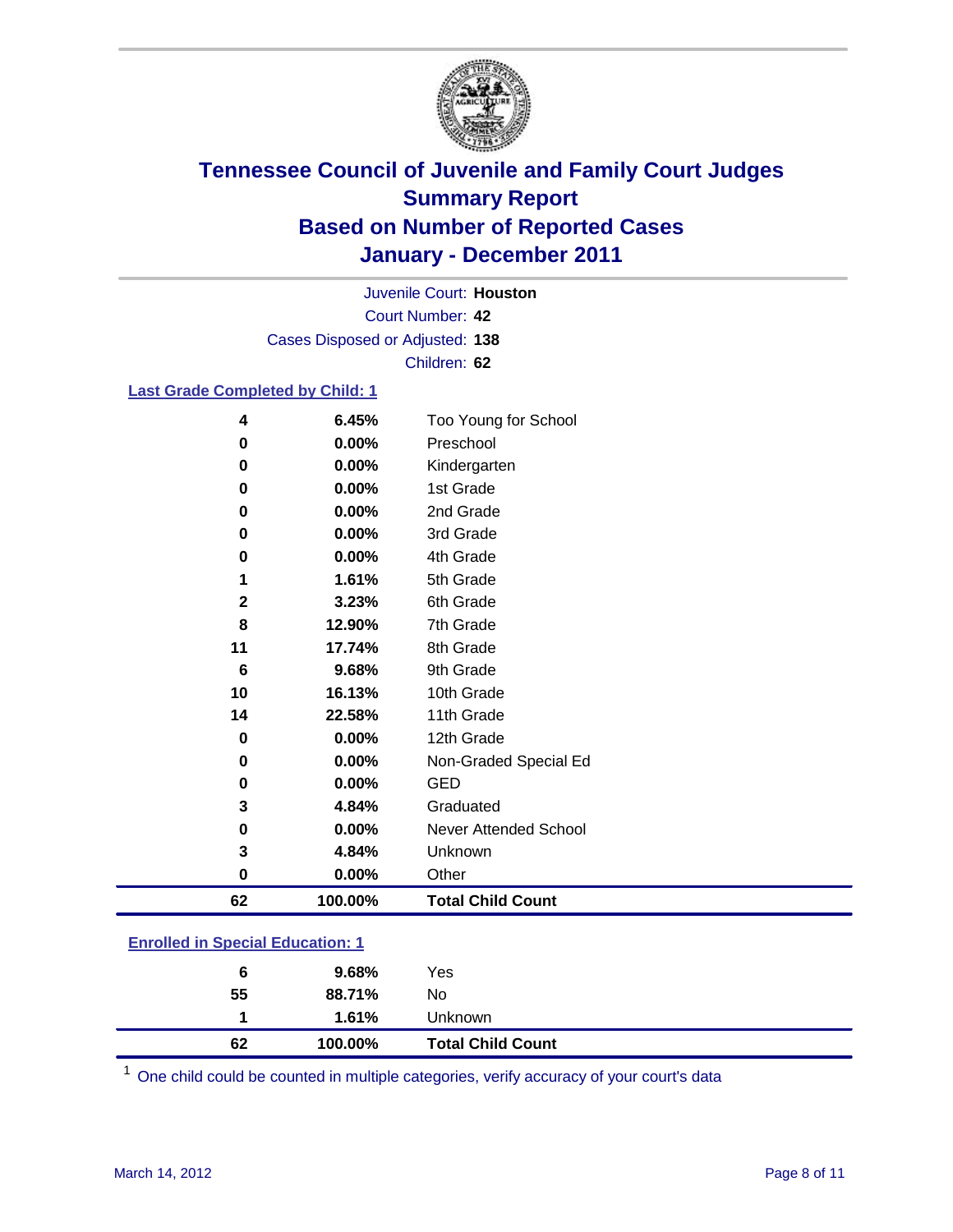

|                              |                                 | Juvenile Court: Houston   |
|------------------------------|---------------------------------|---------------------------|
|                              |                                 | Court Number: 42          |
|                              | Cases Disposed or Adjusted: 138 |                           |
|                              |                                 | Children: 62              |
| <b>Action Executed By: 1</b> |                                 |                           |
| 165                          | 100.00%                         | Judge                     |
| 0                            | $0.00\%$                        | Magistrate                |
| $\bf{0}$                     | 0.00%                           | <b>YSO</b>                |
| 0                            | $0.00\%$                        | Other                     |
| 0                            | 0.00%                           | Unknown                   |
| 165                          | 100.00%                         | <b>Total Action Count</b> |

### **Formal / Informal Actions: 1**

| 14           | 8.48%    | Dismissed                                        |
|--------------|----------|--------------------------------------------------|
| 0            | $0.00\%$ | Retired / Nolle Prosequi                         |
| 11           | 6.67%    | <b>Complaint Substantiated Delinquent</b>        |
| 26           | 15.76%   | <b>Complaint Substantiated Status Offender</b>   |
| $\mathbf{2}$ | 1.21%    | <b>Complaint Substantiated Dependent/Neglect</b> |
| 0            | $0.00\%$ | <b>Complaint Substantiated Abused</b>            |
| 0            | $0.00\%$ | <b>Complaint Substantiated Mentally III</b>      |
| 7            | 4.24%    | Informal Adjustment                              |
| 7            | 4.24%    | <b>Pretrial Diversion</b>                        |
| 0            | $0.00\%$ | <b>Transfer to Adult Court Hearing</b>           |
| 1            | 0.61%    | Charges Cleared by Transfer to Adult Court       |
| 0            | $0.00\%$ | Special Proceeding                               |
| 16           | 9.70%    | <b>Review Concluded</b>                          |
| 80           | 48.48%   | Case Held Open                                   |
| 1            | 0.61%    | Other                                            |
| 0            | $0.00\%$ | Unknown                                          |
| 165          | 100.00%  | <b>Total Action Count</b>                        |

<sup>1</sup> If different than number of Referral Reasons (165), verify accuracy of your court's data.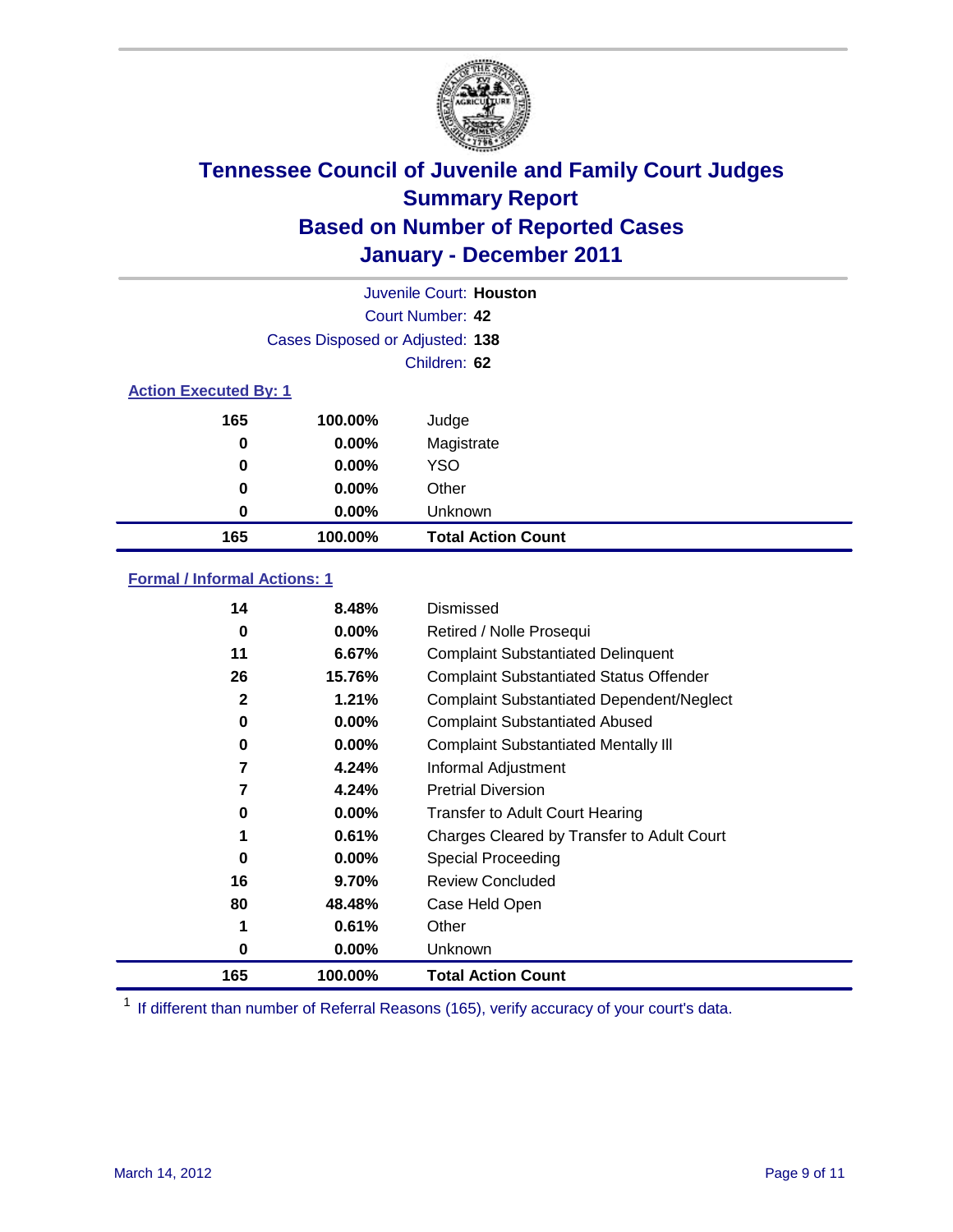

|                       |                                 | Juvenile Court: Houston                               |
|-----------------------|---------------------------------|-------------------------------------------------------|
|                       |                                 | Court Number: 42                                      |
|                       | Cases Disposed or Adjusted: 138 |                                                       |
|                       |                                 | Children: 62                                          |
| <b>Case Outcomes:</b> |                                 | There can be multiple outcomes for one child or case. |
| 12                    | 5.48%                           | <b>Case Dismissed</b>                                 |
| 0                     | 0.00%                           | Case Retired or Nolle Prosequi                        |
| 0                     | 0.00%                           | Warned / Counseled                                    |
| 79                    | 36.07%                          | <b>Held Open For Review</b>                           |
| 4                     | 1.83%                           | Supervision / Probation to Juvenile Court             |
| 0                     | 0.00%                           | <b>Probation to Parents</b>                           |
| 0                     | 0.00%                           | Referral to Another Entity for Supervision / Service  |
| 6                     | 2.74%                           | Referred for Mental Health Counseling                 |
| 12                    | 5.48%                           | Referred for Alcohol and Drug Counseling              |
| 0                     | 0.00%                           | <b>Referred to Alternative School</b>                 |
| 1                     | 0.46%                           | Referred to Private Child Agency                      |
| 0                     | 0.00%                           | Referred to Defensive Driving School                  |
| 0                     | 0.00%                           | Referred to Alcohol Safety School                     |
| 0                     | 0.00%                           | Referred to Juvenile Court Education-Based Program    |
| 3                     | 1.37%                           | Driver's License Held Informally                      |
| 0                     | 0.00%                           | <b>Voluntary Placement with DMHMR</b>                 |
| 0                     | 0.00%                           | <b>Private Mental Health Placement</b>                |
| 0                     | 0.00%                           | <b>Private MR Placement</b>                           |
| 0                     | 0.00%                           | Placement with City/County Agency/Facility            |
| 0                     | 0.00%                           | Placement with Relative / Other Individual            |
| 11                    | 5.02%                           | Fine                                                  |
| 10                    | 4.57%                           | <b>Public Service</b>                                 |
| 2                     | 0.91%                           | Restitution                                           |
| 0                     | 0.00%                           | Runaway Returned                                      |
| 9                     | 4.11%                           | No Contact Order                                      |
| 1                     | 0.46%                           | Injunction Other than No Contact Order                |
| 4                     | 1.83%                           | <b>House Arrest</b>                                   |
| 7                     | 3.20%                           | <b>Court Defined Curfew</b>                           |
| 0                     | 0.00%                           | Dismissed from Informal Adjustment                    |
| 0                     | 0.00%                           | <b>Dismissed from Pretrial Diversion</b>              |
| 2                     | 0.91%                           | Released from Probation                               |
| 1                     | 0.46%                           | <b>Transferred to Adult Court</b>                     |
| 0                     | $0.00\%$                        | <b>DMHMR Involuntary Commitment</b>                   |